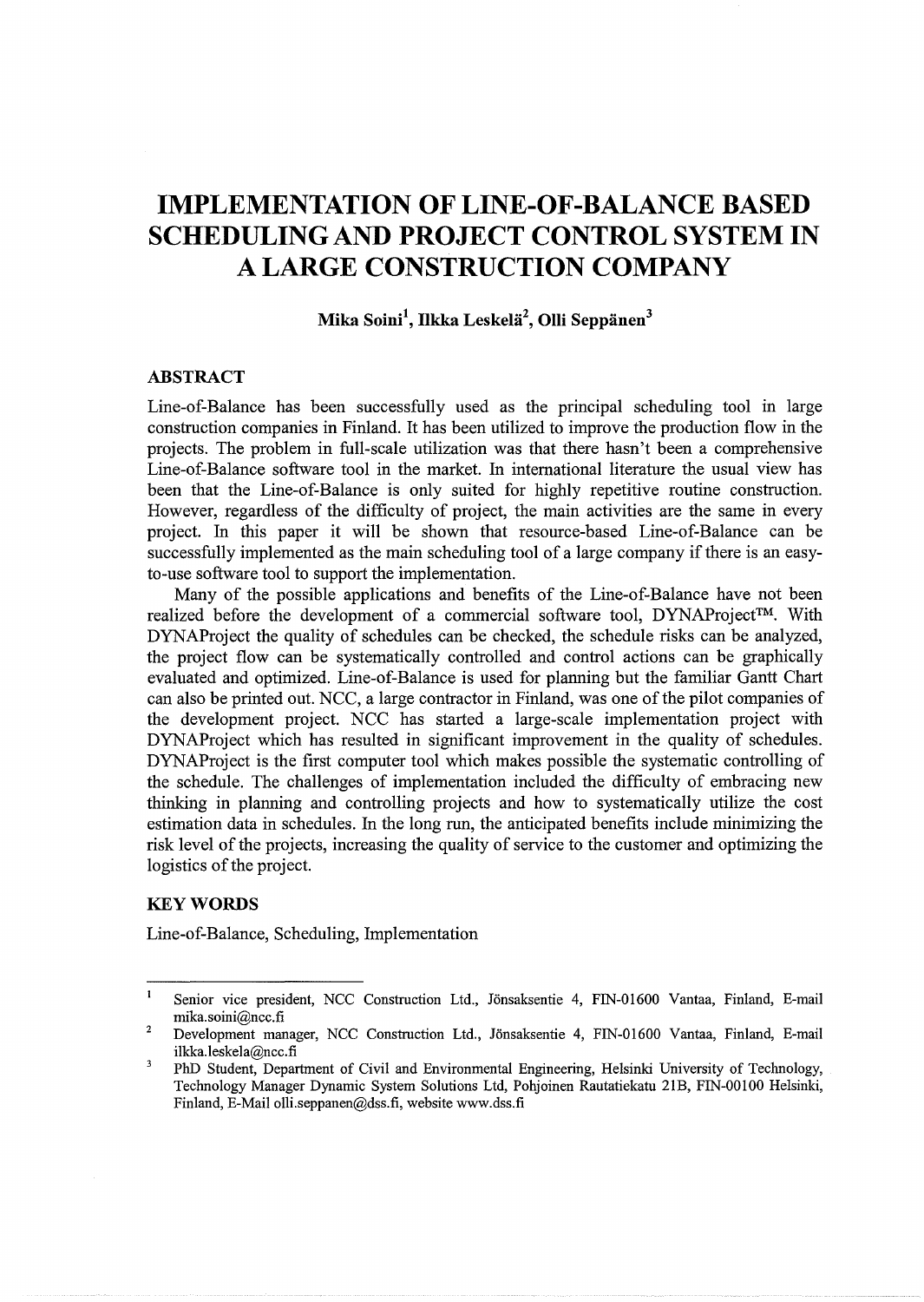#### **INTRODUCTION**

Line-of-Balance is a graphical scheduling method which considers location explicitly as a dimension. This allows for easier planning of continuous resource use, which in turn enables cost savings and less schedule risk as subcontractor crews can be kept on site.

In earlier papers Line-of-Balance has been considered mainly a tool for highly repetitive construction (e.g. high-rise apartment buildings or road construction) and not suitable for non-repetitive, one-of-a-kind special projects. (e.g. Arditi et al. 2002)). In contrast, in Finland, the Line-of-Balance has been the principal scheduling tool in large construction companies since 1980s. (e.g. Kiiras 1989, Kankainen et al. 1993) The Finnish clients demand the use of Line-of-Balance scheduling both in challenging special projects and in residential construction. The biggest benefits have been achieved in special projects.

In Finnish research, a schedule controlling philosophy has been built on the principles of Line-of-Balance (LoB) method (e.g. Kiiras 1989, Kankainen & Sandvik 1993). The features of LoB based schedule planning and control system have been described in more detail in (Kankainen  $\&$  Seppänen 2003). Despite the widespread use of the method there have been problems in implementation. Many users of the method just drew the schedule without considering all the logical links between activities. The control features require a lot of time if they are implemented manually. The decisions underlying LoB lines were badly documented. Because of these problems, the Finnish construction industry started a software development project. The result, DYNAProject™, is a LoB -based software tool, which makes it easy to schedule and control a project. However, a software tool is useless unless it is supported by a standardized way of scheduling and checking the quality of schedules.

The goal of Lean Construction philosophy is to avoid waste (Shingo 1988). Although the Finnish research has so far been conducted independently of Lean Construction research, the goal has been the same. Planning for continuous resource use aims at minimizing waiting time. Analyzing the sensitivity to disturbances makes buffer size optimization possible. Optimization of control actions aims at minimizing downstream schedule effects if there are deviations from the master schedule.

This paper differs from other papers about LoB in its practical focus: the ideas presented here have been successfully implemented in real projects. Earlier papers describe algorithms and heuristics to optimize continuity of resource use, to achieve duration cuts and to model learning curves (e.g Kang et al 2001, Arditi et al 2001, Harris & Ioannou 1998) While these papers give good theoretical foundation to the method, they don't describe utilization of these concepts in real projects. This paper describes a comprehensive schedule planning and controlling methodology based on LoB, a software which is based on that methodology and successful implementation in a large construction company.

The objective of this paper is to describe a better way to schedule and control projects and how this standardized scheduling methodology has been implemented in a large construction company supported by a commercial software product. The differences between new - standardized - way of LoB scheduling and the old use of LoB method are described first. Then the implementation process is described. Some of the potential benefits are shown with the use of case examples. Finally, the benefits and challenges of implementation are described.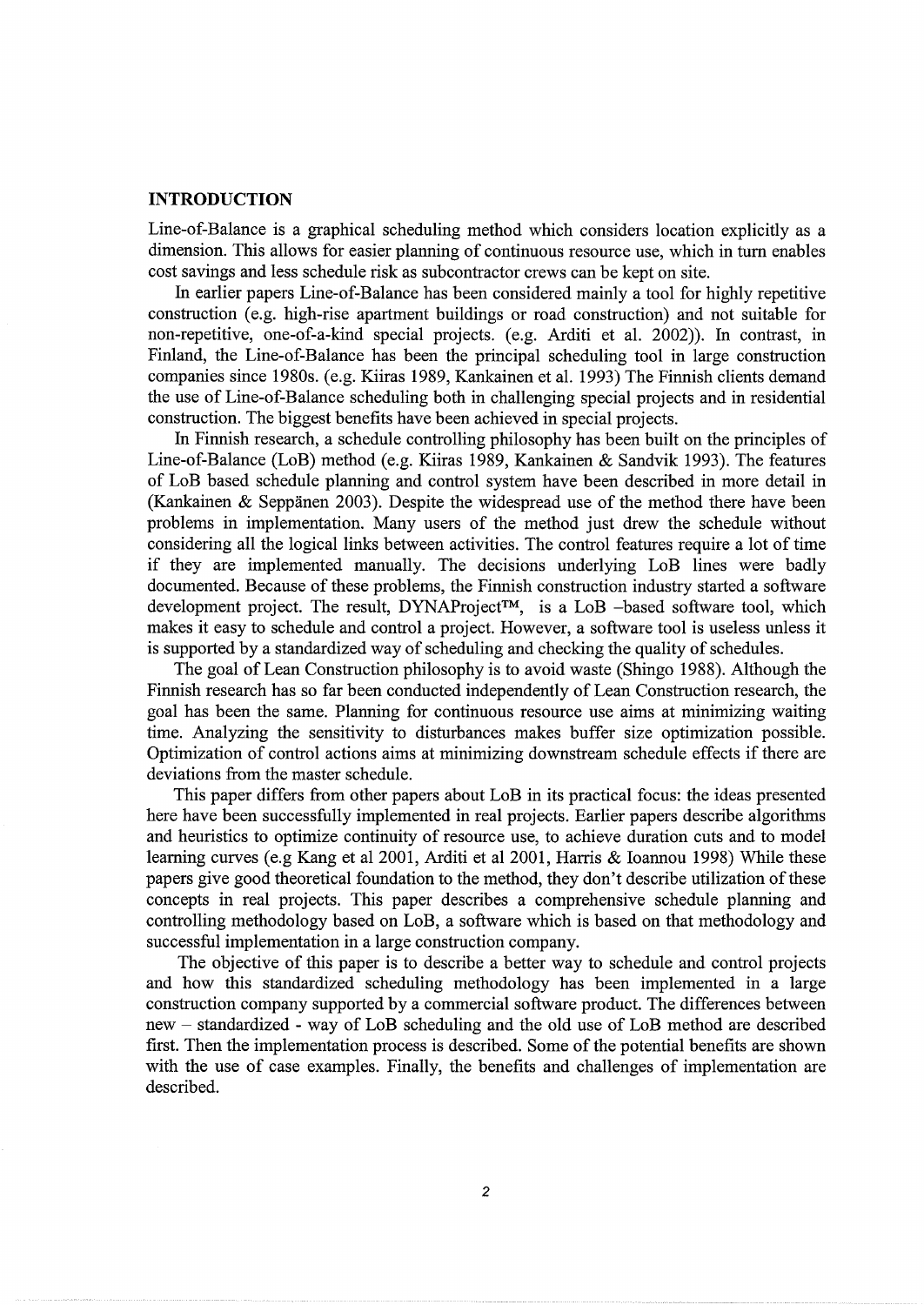#### METHODS

The study was conducted by examining the standardized scheduling process of NCC Construction Ltd, a large Finnish construction company. The process was studied by interviewing managers and trainers (one of the authors is a senior vice president of the company responsible for development). The implementation process was studied by interviewing the trainers and examining the training logs (one of the authors is in charge of the implementation process). Benefits were evaluated qualitatively by examining a few case examples selected by management.

### NCC'S VISION OF SCHEDULE PLANNING AND CONTROL

NCC has developed a standardized way how the construction should be scheduled and controlled in the company's projects. The standardization makes it possible to standardize the quality of scheduling and to quickly analyze feasibility of schedules. It also enables standardized and effective schedule reporting to management and client. Earlier every planner had his / her way of scheduling and most of the decisions were not documented in a consistent way.

LoB has a critical role in the new methodology as the main scheduling tool. Critical Path Method dependencies are used to facilitate feasible LoBscheduling. All scheduling decisions are made by using the LoB method. The traditional Gantt Chart is used for communication with subcontractors and with clients who may not be familiar with the LoB method. Earlier LoB was used in planning but often the Gantt Chart was drawn first and then converted into LoB. Dependencies weren't explicitly planned so it was difficult to check if the schedule was feasible or not.

All planned activities are based on quantities and are resource loaded. Quantities are calculated for every location in the project. All schedules are based on resource consumptions of the cost estimate of project. The main principles of planning include that similar work should be scheduled continuously with as little changes in the amount of resources as possible. All important tasks should be included in the schedule and the total schedule coverage should be at least 80 % of project's manhours. Cost estimate has usually about 150 tasks whose costs are controlled. A typical master schedule has about 30 tasks depending on the share of building services (heating, ventilation, electricity, air conditioning, plumbing, telecommunications). 15-20 most important tasks are selected to be scheduled in the LoB and are synchronized (crews are sized so that tasks proceed at the same pace) and paced (crews proceed continuously through locations). The important tasks are those that can't be done simultaneously in central locations of the project. (i.e. form a parade of trades (Tommelein et al 1998)). The rest of the tasks are scheduled using the CPM and shown in the Gantt chart. Regardless of project type the main tasks are always the same (i.e. have similar work content), which makes schedules easy to compare. Earlier the quantities weren't consistently used as basis of planning or at least weren't properly documented. Task lists and work contents differed remarkably in different projects. Resources weren't explicitly shown in the LoB, which often meant wildly fluctuating resource needs.

Tasks should be drawn to locations where they will actually be done. This makes it possible to locate deviations and to react to them before they occur. Location hierarchy must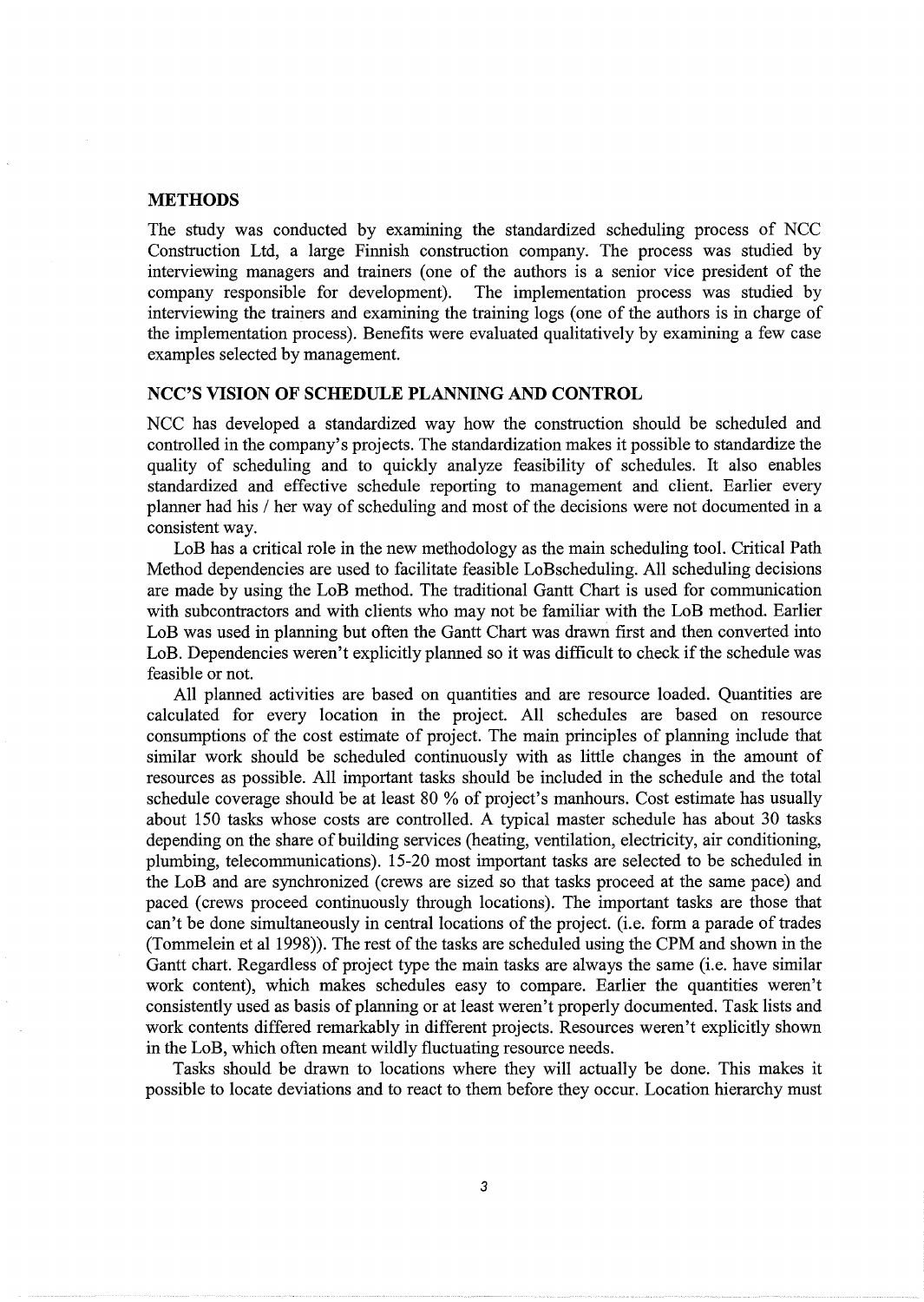be designed so that all the critical locations of the project are included. In residential construction, the location hierarchy is usually quite simple with sections or individual buildings as the highest level and floors as the second level and individual apartments at the lowest level. In special projects, the location hierarchy is more difficult to design. Advantages of planning a hierarchical location breakdown structure include possibilities of optimizing construction sequence (which sections should be built first?) and the possibility of modeling very complex projects. Earlier applications of LoB usually consider locations on one hierarchy level (for example just floors of the building) (e.g. Harris & Ioannou 1998).

In interior works all the tasks should be synchronized to proceed with the same pace regardless of their work content. The number of crews is selected so that the tasks have similar durations. A synchronized schedule optimizes the use of space and makes every activity and location critical. To prevent disturbances schedule buffers are planned between critical tasks. Before, the work content of tasks wasn't explicit and resource needs were unknown because quantity information wasn't well utilized.

Before the schedule can be accepted, its feasibility is checked and corrections made. The checking of feasibility includes:

- checking the work contents of tasks
- examining the resource needs of the project
- checking the synchronization of interior works
- ensuring that there are enough schedule buffers in the schedule
- checking the quantities and their distribution to locations
- checking that the schedule covers at least 80% of project's manhours and all the critical tasks
- checking the sequence of sections to optimize project duration

Checking the feasibility of schedules in a consistent way was very difficult before, because the quantities and resources were unknown.

Earlier on a separate rough schedule was made in the bidding stage. The aim of NCC is to make a full resource-based LoB schedule already in the bidding stage to optimize the construction sequence and to achieve duration cuts. In special projects a Monte-Carlo simulation is made to assess the risk level and to show points where more control is needed during implementation. Having a good schedule in the bidding stage lowers the bid as implementation alternatives can be evaluated. IfNCC wins the project there is already a good schedule from which to begin planning of actual implementation.

Scheduling should happen on many levels. In the beginning, a feasible master schedule is made. The master schedule is exploded into phase schedules and they are in tum exploded into task schedules. All of the different schedules should be linked together so that all parties can get information about the schedule on the accuracy level that is most relevant to them. Before, all the different schedules were in different files and didn't have links to each other.

As a result of following the new methodology the site can report the progress to the management in a consistent way. It is possible to directly compare the quality and progress of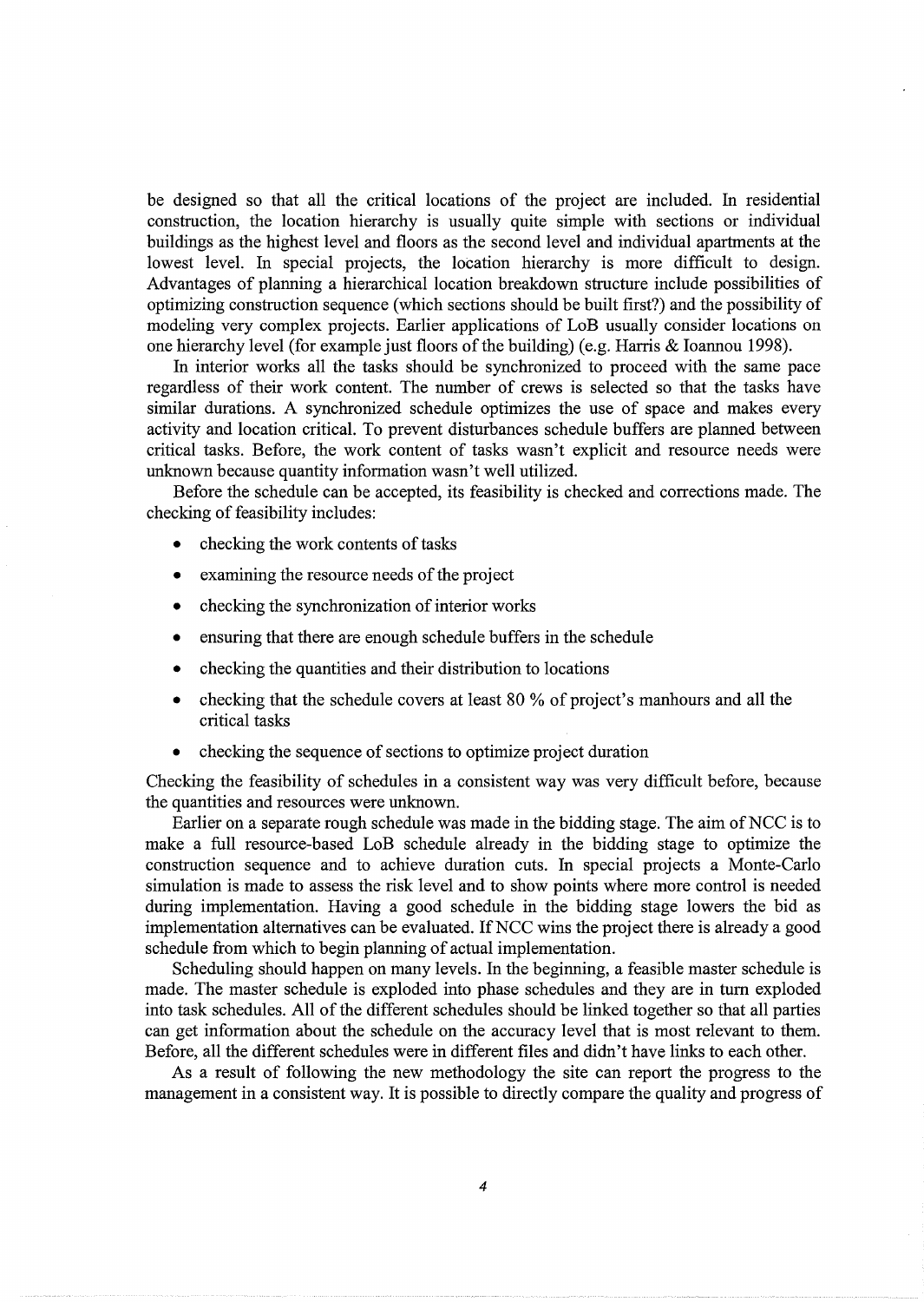different schedules and thus promote standardization of the schedule quality. During implementation the site reports the actual status of each task in every location providing realtime control data to management. The original master schedule is used for reporting to management and the client. Systematic control enables collection of vast amounts of actual data which can be used as basis for future projects.

To be able to implement the new methodology, NCC participated in the development effort of DYNAProject™. The development was a joint effort of four big construction companies, Helsinki University of Technology, Federation of Finnish construction industry and Dynamic System Solutions Ltd. To actually realize the benefits a major implementation effort was needed.

#### **IMPLEMENTATION PROCESS**

The implementation of the new methodology started in November 2002 after DYNAProject had been tested for six months in real projects. The implementation was divided into two rounds. In the first round, the objective was to improve the quality of schedules and to ensure their feasibility. After the second round, the progress should be reported to management in a standard way from every project and the project control should be optimized. After 1,5 years of implementation effort most of NCC's project engineers have completed the first round of implementation and are ready to start the second round in their next project.

A critical part before the actual implementation process was to standardize NCC's quantity take-offs and cost estimates. Without standardization the software would have been much more difficult to sell to projects because more manual work would have been needed. Earlier on quantity calculation was just a tool of calculating a bid price. With implementation of DYNAProject the quantities are calculated just once and they are utilized in all stages of the project. To accomplish this, every project scheduled with DYNAProject needs a quantity take-off start-up meeting in which the accuracy levels of quantities and location breakdown structure of the project are agreed on with the project team.

Actual implementation began already before the system was finished by informing staff of coming system. When the system was ready for implementation, a major effort to sell the new system to beginning projects was launched. The main principle was that the site should see the benefits and be willing to adopt the new system. Nobody was forced to use the software but the benefits and availability of the software and training were demonstrated to everyone. The demonstrations were done by concentrated sales campaigns to one business unit at a time. The sales effort succeeded remarkably well with 90 % hit rate in the first year. The usual reason for projects that didn't want the software was that the project was on way and there was no time to learn a new system in the middle of project.

If the project decided to adopt the system, training was given to project manager, project engineer(s) and their superiors in line management. Project engineers were the actual users of the software but the commitment of project manager and line management was needed to ensure success of the implementation. They were trained on how to use the information given by the system and what results and benefits should they expect. The interest of management increased the motivation of the users. The training included half a day of LoB scheduling theory, half a day of software training using the actual project data and half a day of checking the quality of the schedule and training the monitoring and control aspects of the system. In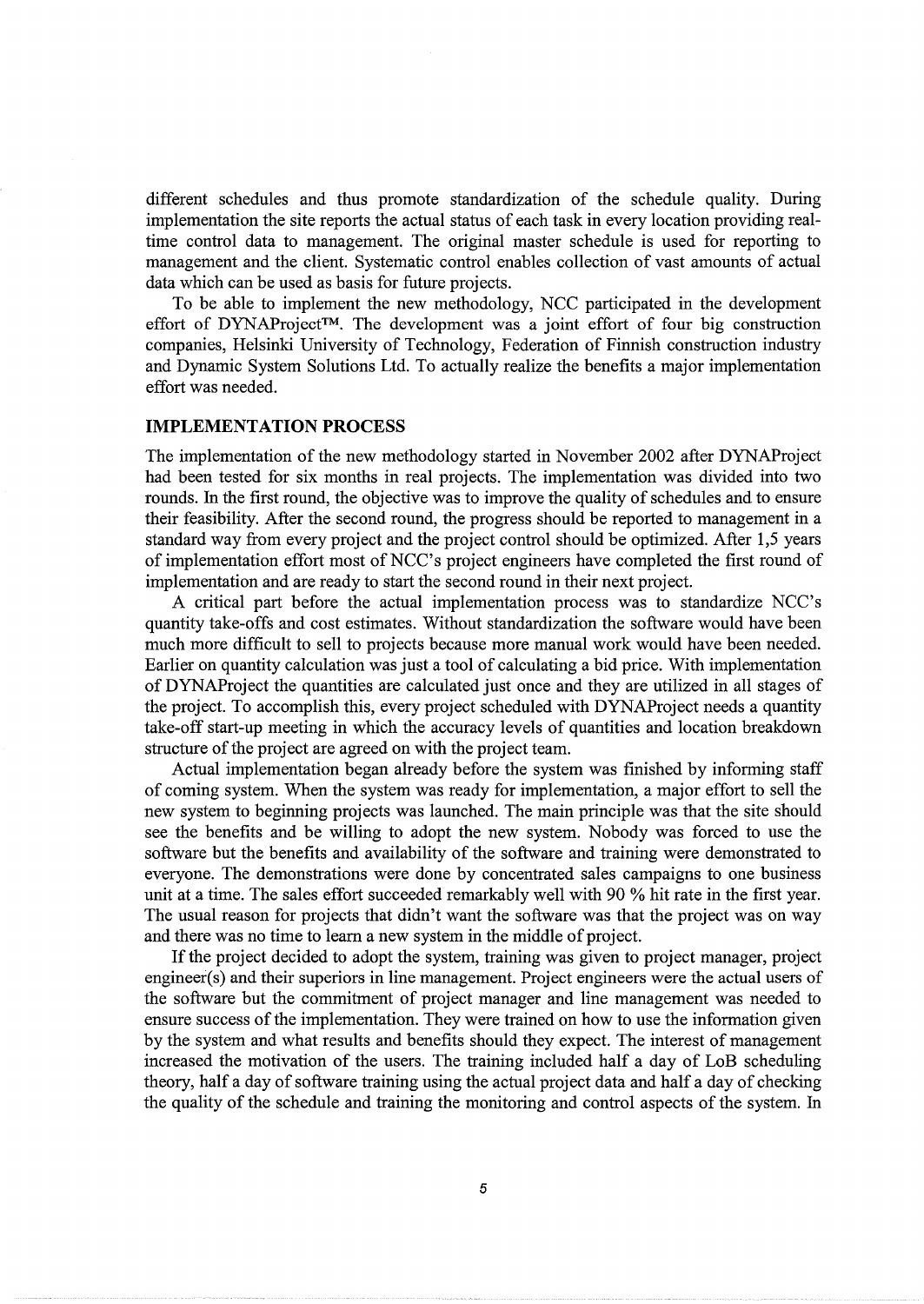addition to training, coaching was given to project team so that they were able to finalize the schedule with good results. This lowered the scheduling tool switching resistance.

After 1,5 years of implementation 200 users have been trained including 11 managers, 36 project managers and 42 project engineers.

#### **CASE EXAMPLES**

The benefits of the system can best be shown by using actual case projects. The first case project was a small university building project of 4000 m2. The schedule was originally planned by using CPM and Gantt chart. Figure 1 shows the original schedule which has been transformed into a LoB schedule. (just the most important, critical tasks shown)



Figure 1: Original schedule planned with CPM and transformed to Line-of-Balance schedule.

In the original schedule there are a number of problems which can be seen at a glance from the LoB schedule. Some of the tasks intersect which means that the sequence of the tasks changes and the crews interfere the work of each other by working in the same location at the same time. The schedule is not synchronized which means that lots of time is wasted in the project. Each individual location is empty for a long period of time because start-up delays aren't even. Task durations are not based on productivity data but have been estimated. The effect of construction order of sections has not been examined.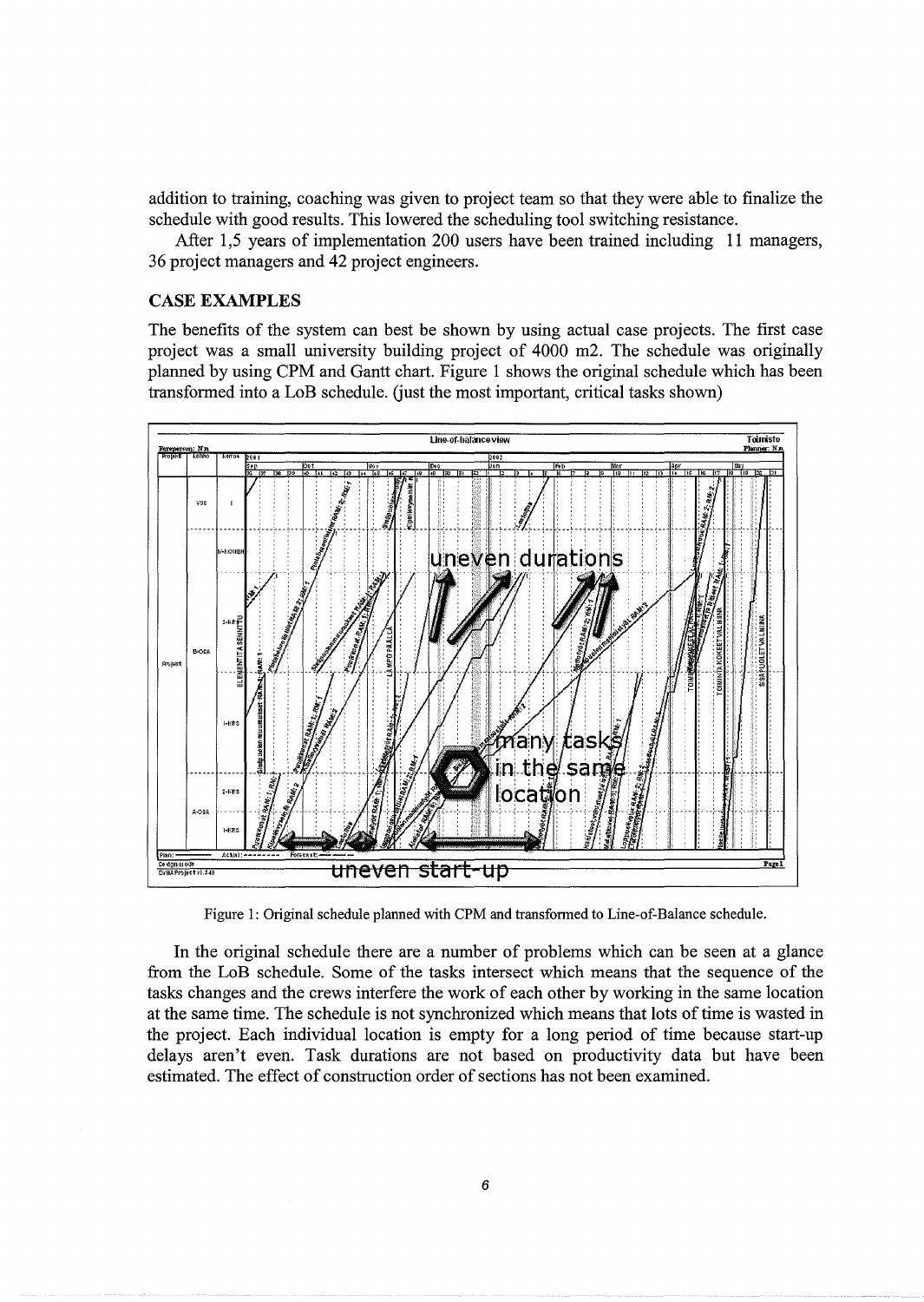

Figure 2: The same schedule planned with LoB.

The schedule planned again from the beginning by using the new methodology has solved these problems (figure 2). The tasks have even start-up delays and their durations are similar which makes all the locations critical and cuts wasted time. The tasks don't interfere with each other. The same duration is achieved with much less schedule risk and using 30 % less resources than in the original schedule. All task durations are based on quantities and productivity data. Project management agreed that the new schedule was better. The next similar project with the same team will be done from the beginning using the new tools.

The second example is an office building project of 27 400 m2 and a budget of 40 million euros. The example illustrates how duration savings can be achieved by changing construction sequence. Originally the site wanted to build the bigger part of the office building first without analysing the decision further. However by changing the sequence of sections using the same resources enabled duration savings of 8 weeks. The analysis was done with a few mouse clicks in DYNAProject. With two sections it would have been easy to see the difference just from task durations without using software. The true power of construction sequence optimization is realized in projects of four or more independent sections. Observations made in earlier real projects have shown that many of the projects have been implemented in wrong sequence. Figure 3 shows the schedule with the larger section built first and the associated 8 week time loss and figure 4 shows the optimized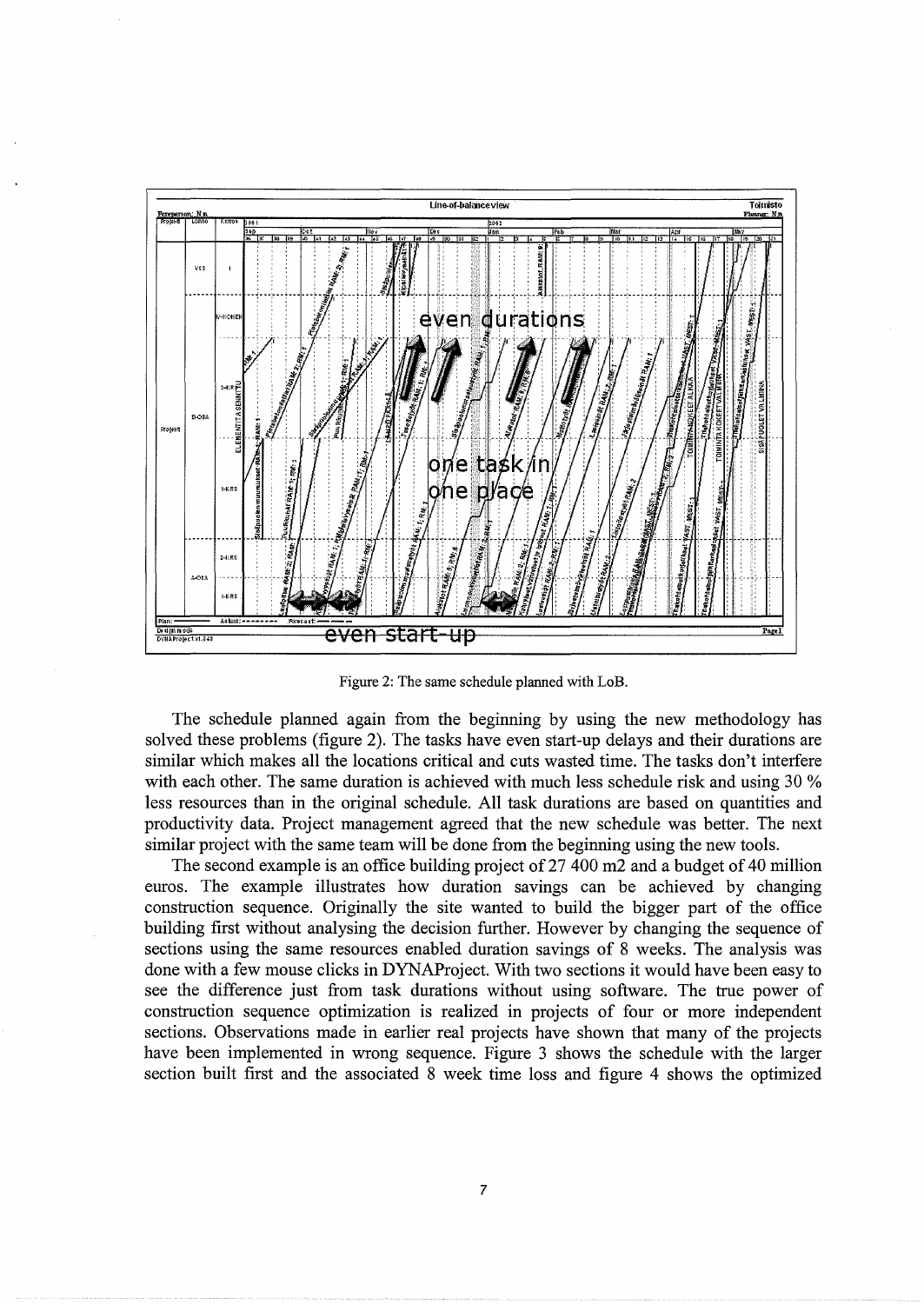schedule with the smaller section built first. The analyses were done in the bidding stage and the cost estimate was based on the shorter duration.



Figure 3: Original schedule: bigger building built first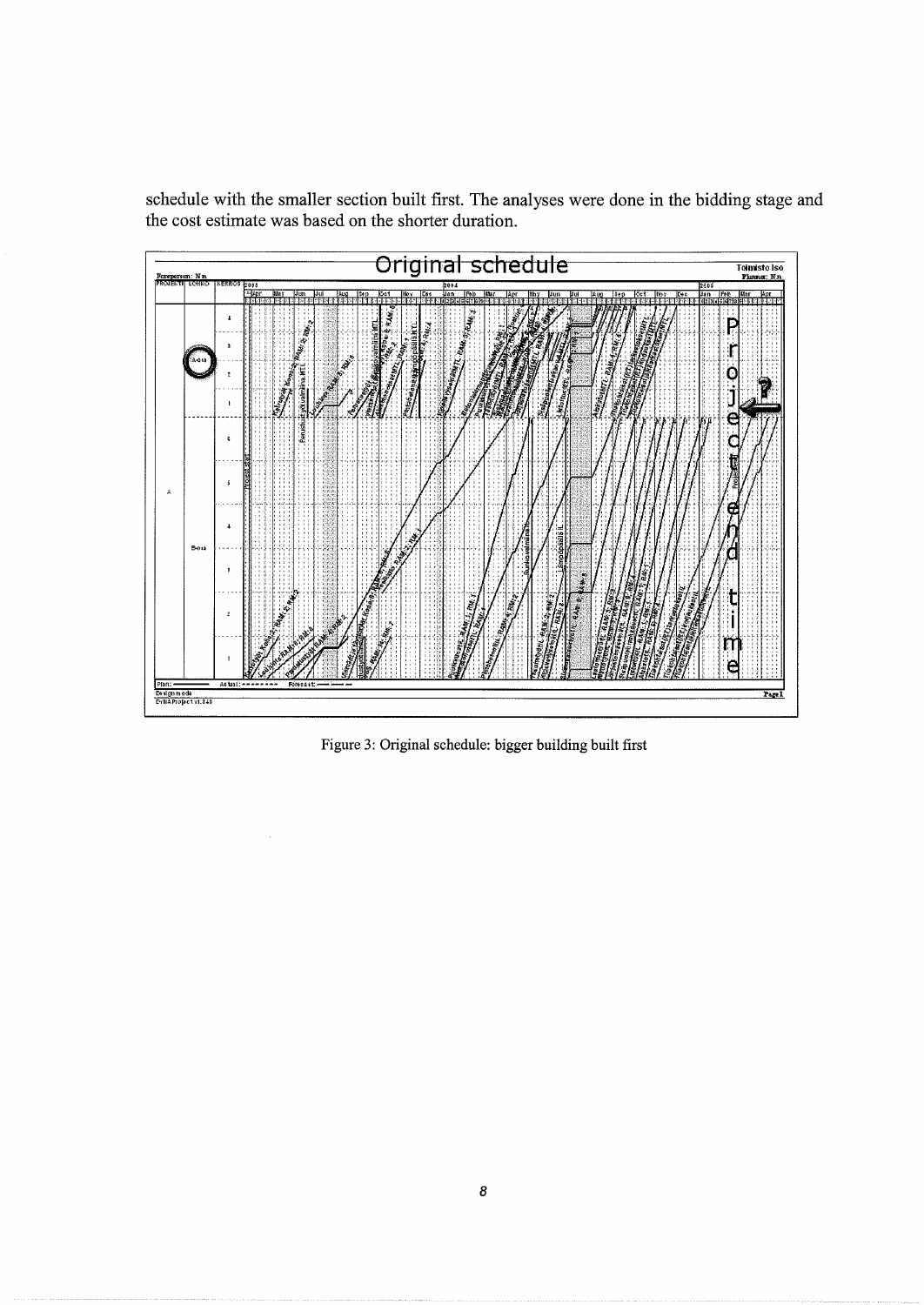

Figure 4: Changed order of completion cuts project duration 8 weeks.

In another case example the new methodology was adopted to optimize the final stages of a project which seemed to be doomed to disaster. The project was late 4-5 weeks and there was a feel of chaos on site. After an optimized schedule was planned with the site personnel and the control mechanisms of the system were introduced, the site finished on time with zeroerrors level of quality.

#### **REALIZED BENEFITS**

The results of the training and adoption of the system have already delivered significant benefits. The quality of schedules has increased dramatically as sites adopt the new methodology. The quality of scheduling is now meeting management expectations: all schedules are planned in relation to location and time and different implementation alternatives are actively evaluated. In some cases evaluation of alternatives has enabled substantial cuts in project duration while using less resources and having less risk than in the original plan!

#### **CHALLENGES OF IMPLEMENTATION**

Overall the results have been promising. However, there have been some setbacks and challenges on the way. In a company of NCC's size there are a lot of projects beginning at the same time. The quality of starting data should be standardized so that there wouldn't be extra work to site personnel. The problems are related to relative undeveloped state of cost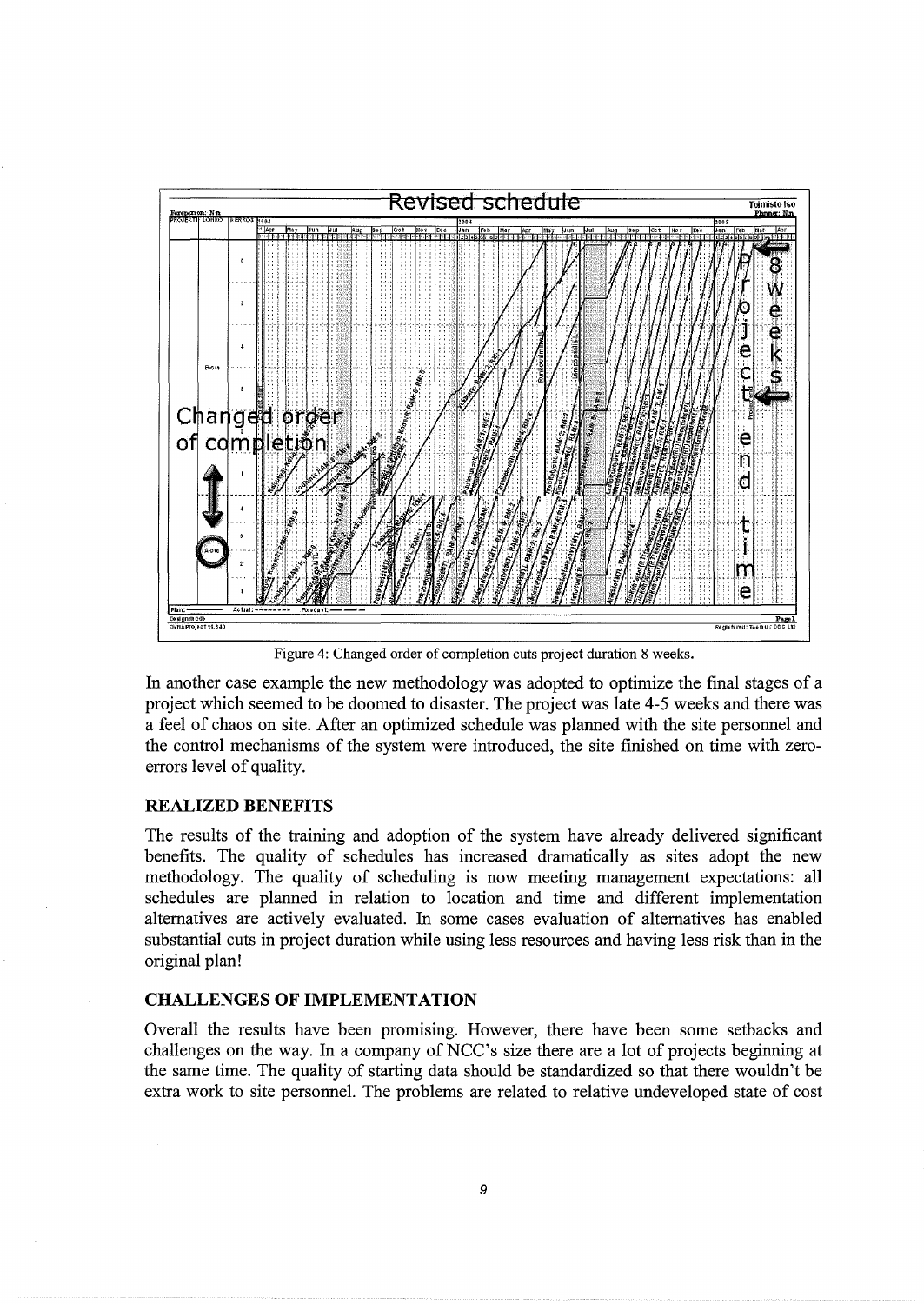estimation tools. For example, the best cost estimation tools available in Finland allow just three place hierarchy levels while in special projects it is meaningful to plan with five or six hierarchy levels to model all the locations effectively. This results in manual work of having to distribute the quantities of cost estimate to more accurate place hierarchy.

Adoption of new ideas and ways of thinking always faces resistance in the organization. Old traditional ways of working are being changed by the implementation project. Quantity calculators must adapt to increased demands from projects. Projects must adapt to increased reporting demands from management. The new methodology makes mistakes done in the field transparent. It is very difficult if not impossible to falsify reports with the new control system. Increased interest of management in the schedule status brings benefits to organization but has led to resistance from some of the projects.

#### **OBJECTIVES FOR THE FUTURE**

In implementation side, NCC aims to have consistent management reporting and use of all the important features of the system by end of year 2005. All the projects should have quantity take-offs by location. Earlier scheduling systems have to be completely replaced to achieve the full benefits of the new methodology.

DYNAProject™ offers many options for future development. NCC is participating in a major development project which adds site micromanagement features, site logistics optimization, quality control and cost control to the system. Controlling of costs based on LoB becomes very important because the current cost estimate productivities have a lot of waste included in them. It is possible to show the effects of hurry and disturbances in productivity and cost. By adding costs on the control features, it is possible to collect data about cost effects of disturbances and optimize the schedule in terms of schedule, cost and risk. The new methodology offers fantastic opportunities for development of logistics optimization systems because it is the first scheduling system with quantity and time information for all the locations and all the materials of project.

Reporting to clients and management becomes more important when all the projects start using the system. Recently a database management reporting tool, which shows in a standardized way the status of ongoing schedule tasks and schedule problems of the project, has been developed. The managers can see the status of all their projects, the current problems and how the site has reacted. The reporting system will be implemented beginning in June 2004 and its functionality will be increased to include also costs, quality and logistics after the development project is finished. Some of the Finnish clients are demanding better schedule reporting. In the future systematic monitoring and control will be required from General Contractors. With the new system it is possible to answer the reporting challenges.

#### **CONCLUSIONS**

LoB can be adopted as the main scheduling tool in a large construction company. Implementation of new ways of thinking is never easy in a large organization but NCC's good experiences in Finland show that it is possible. NCC's success can be used to promote also other Lean ideas.